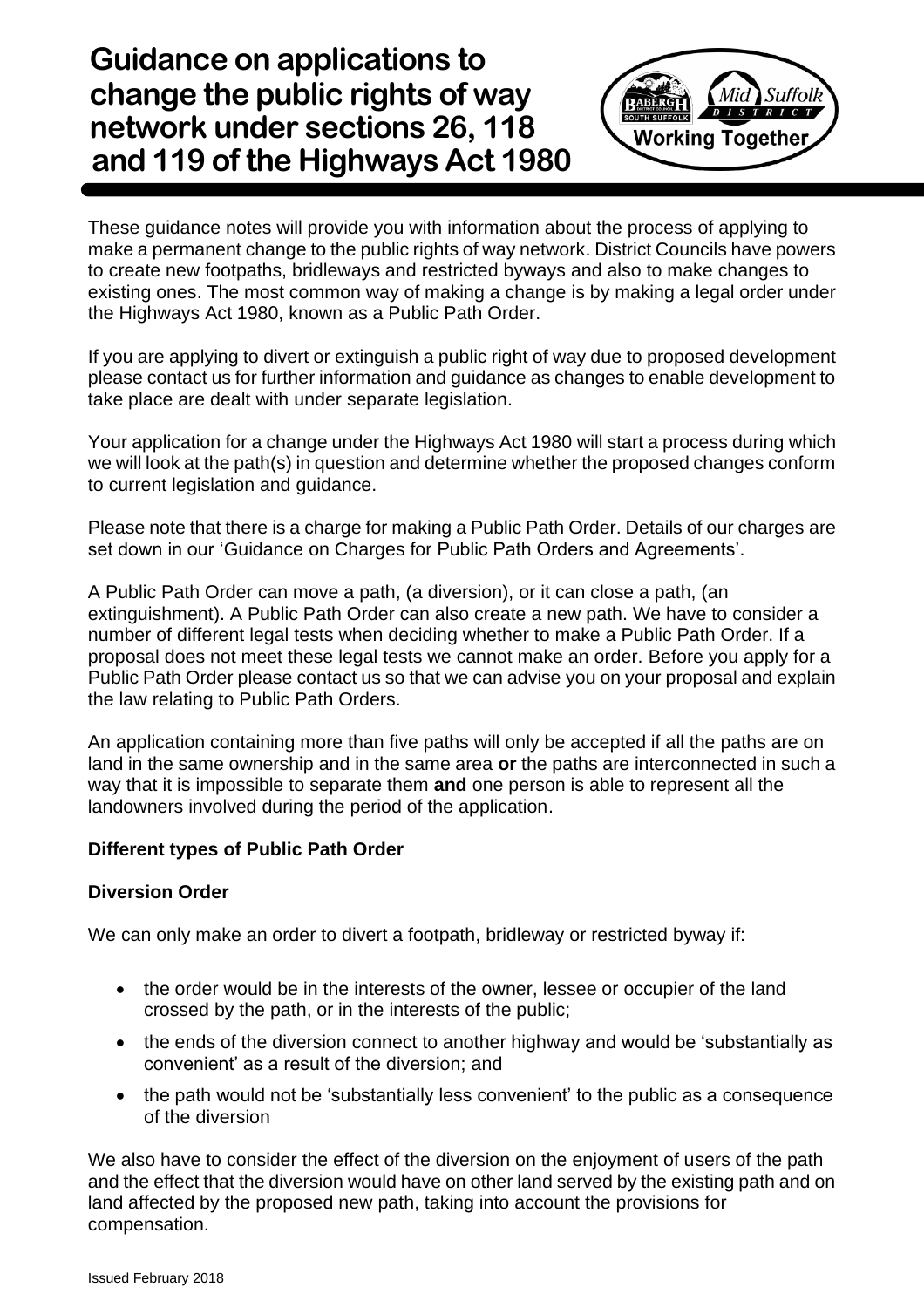The following factors can be relevant when we are considering a diversion proposal although this is not an exhaustive list:

- any change in the length of the path (either significantly longer or shorter)
- any change in the termination point of the path, for example, to a point with poor visibility for traffic or further from a junction with another path
- any increased road walking where walkers may come into conflict with vehicles
- any change in access to facilities/ amenities along the path
- any change in the quality of the walk in respect of terrain, gradient, views, interesting features etc.
- any structures such as gates, steps or narrow bridges, which will be on the new route but which are not on the existing path

### **Extinguishment Order**

We can only make an order to extinguish a footpath, bridleway or restricted byway if:

- we think the path is not needed for public use; and
- we think that the path is unlikely to be used by the public if it is not extinguished.

We also have to consider the effect that the closure of the path would have on the land served by the path, taking into account the provisions for compensation.

If a path is not used this does not necessarily mean it is not needed. We will disregard any temporary circumstances (such as obstructions) preventing or diminishing the use of the path.

# **Creation Order**

We can only make an order to create a footpath, bridleway or restricted byway if:

- we think there is a need for the path; and
- we think the new path would add to the convenience or enjoyment of local residents or of a substantial section of the public

We also have to consider the effect that the new path would have on the land it would cross, taking into account the provisions for compensation.

Before we make a Public Path Order we must also have regard to the needs of agriculture, forestry and nature conservation and any material provision of Suffolk County Council's Rights of Way Improvement Plan.

### **How we deal with your application for a Public Path Order**

You should note that the public path order process is complex and can be lengthy. The length of time it takes to determine an application will depend on the nature of any objections received when we consult on the proposal. A minimum time of around 12 months can be expected.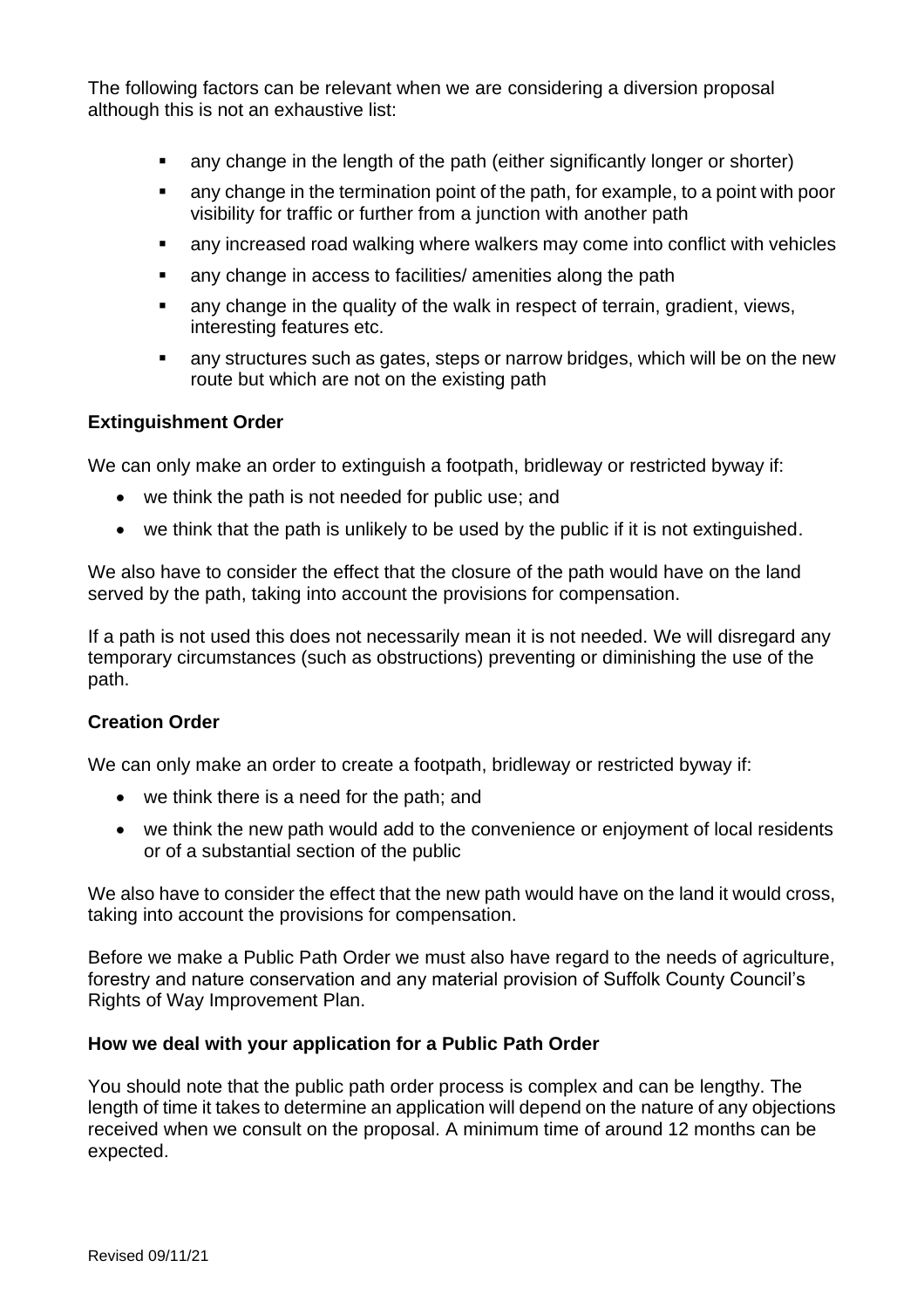If we think there may be problems with your proposal we will explain what they are and suggest any changes you could make. If we think your proposal does not meet the legal tests we will not make an order.

The basic stages of the process are as follows:

- checking the details of the application
- site meeting to inspect the existing and the proposed path
- agreement of the applicant and any other parties with an interest in the land to the proposal plan and agreement of costs with the applicant
- consultations with local and national user groups such as the Ramblers' Association and the British Horse Society, the local town or parish council, the District Councillor, utility companies and Suffolk Wildlife Trust
- consultation with the County Council and preparation by the County Council of a Certificate of Works specifying any works necessary to bring the new route into a fit condition for use by the public
- decision on whether to make an order (there is no right of appeal if we decide not to make an order)

We will let you know when we have decided whether or not to make an order.

If we make the order we will serve notice on you. We will also advertise the order in a local newspaper and erect notices on the path. Anyone who wants to object or make representations must do so within 28 days from the date of the notice. If no-one objects we can confirm the order. If we receive objections and we cannot resolve them the order can only be confirmed by an Inspector appointed by the Secretary of State. The Inspector can determine the order on the basis of an exchange of correspondence (known as written representations), or by a local hearing or a public inquiry.

If, and when, the order is confirmed we will serve notice on you again and also advertise the confirmation of the order in a local newspaper and by erecting notices on the path.

When a new path comes into use by way of a creation order or a diversion order it has to be made available on a specified date. We will let you know the date when we write to tell you the order has been confirmed so that you can arrange for the works to be carried out in time. In the case of a diversion order the old path will not be legally closed until the County Council has certified that the works have been completed satisfactorily.

### **Is my application likely to succeed?**

The Council carries out informal consultations on proposals with the appropriate Parish/Town Council(s), the user groups (such as the Ramblers' Association, Open Spaces Society and the British Horse Society), Suffolk Wildlife Trust, the local District Councillor(s) and Suffolk County Council. It is often the case that initial proposals are amended at the consultation stage, and suggestions made by the consultees can help achieve a successful outcome. The Council is keen to encourage applicants and consultees to reach agreement on proposals wherever possible. If it is not possible for agreement to be reached during the consultation process, the decision on whether to make an Order may be taken by the Planning Committee. If the Council decides to make an Order to which a public objection is received the Council can only proceed with the Order by referring it to the Secretary of State for determination. An Inspector from the Planning Inspectorate will normally be appointed to make the decision. The Inspector can deal with the Order by holding a public local inquiry or by holding a hearing, or by an exchange of correspondence – the 'written representations'